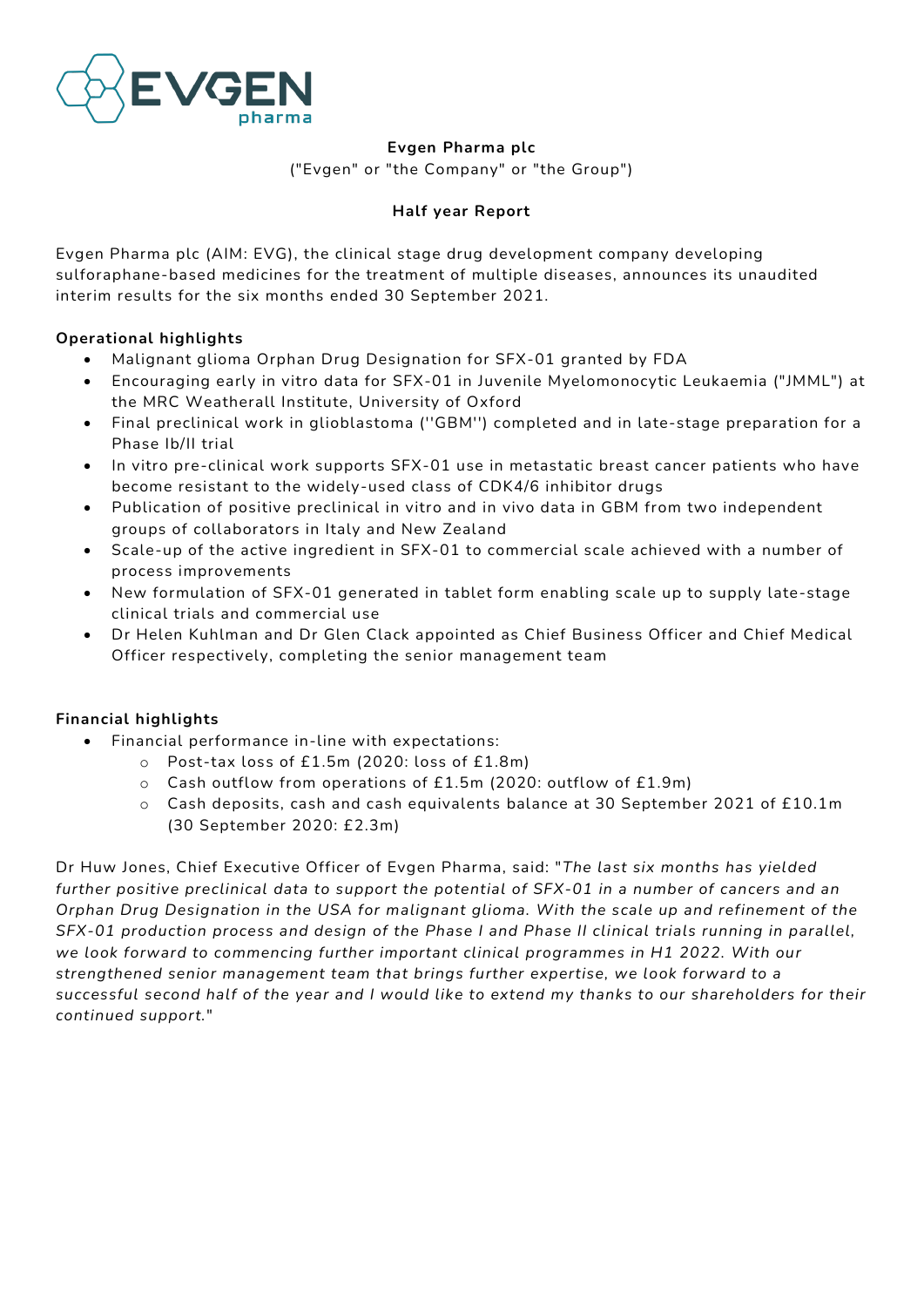

**Enquiries:** Evgen Pharma plc [www.evgen.com](http://www.evgen.com/) *via Walbrook* Dr Huw Jones, CEO Richard Moulson, CFO

finnCap [www.finncap.com](http://www.finncap.com/) +44 (0)20 7220 0500 Geoff Nash / Teddy Whiley (Corporate Finance) Alice Lane (ECM)

| Walbrook PR                    | +44 (0)20 7933 87870 or evgen@walbrookpr.com |
|--------------------------------|----------------------------------------------|
| Anna Dunphy / Phillip Marriage | +44 (0)7876 741 001 / +44 (0)7867 984 082    |

### **About Evgen Pharma plc**

Evgen Pharma is a clinical stage drug development company developing sulforaphane based medicines for the treatment of multiple diseases. The Company's core technology is Sulforadex®, a method for synthesising and stabilising the naturally occurring compound sulforaphane and novel proprietary analogues based on sulforaphane. The lead product, SFX-01, is a patented composition of synthetic sulforaphane and alpha-cyclodextrin.

Clinical data from the Company's open-label Phase II STEM trial has shown that SFX-01 can halt the growth of progressing tumours in patients with oestrogen-positive (ER+) metastatic breast cancer, and in some cases significantly shrink the tumour, whilst causing very few side effects. It has been used to treat over 200 patients in clinical trials and is well-tolerated with predominately mild side-effects.

The Company has its headquarters at Alderley Park, Cheshire, and its registered office is at the Liverpool Science Park, Liverpool.  It is listed on the AIM market of the London Stock Exchange and trades under the ticker symbol EVG.

For further information, please visit: www.evgen.com

For research on the Company, please visit: http://evgen.com/investors/analyst-coverage/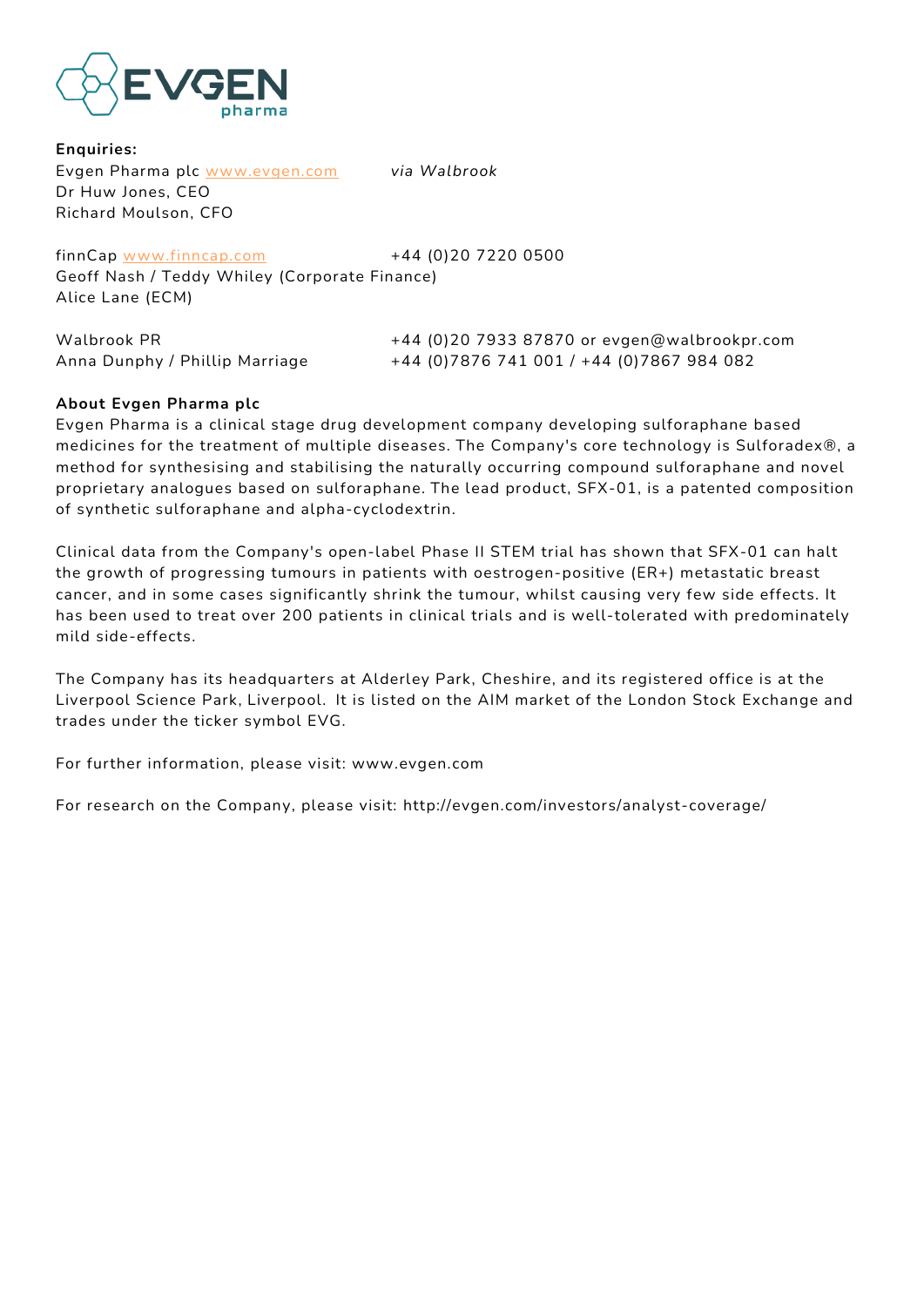

### **CHAIRMAN'S AND CHIEF EXECUTIVE'S STATEMENT**

We are pleased to present the financial results of Evgen for the six months ended 30 September 2021 and to provide an update on the significant progress made by the Group during the period.

#### **INTRODUCTION**

Evgen is a clinical stage drug development company focused on the development of sulforaphanebased compounds, a new class of pharmaceuticals which are synthesised in a proprietary, welltolerated, stable formulation. We have a comprehensive intellectual property estate covering this technology. Our pipeline exploits sulforaphane's activity in three separate biochemical pathways; inhibition of pSTAT3 and SHP2, both of importance in cancer, and up-regulation of Nrf2, a therapeutic target associated with a broad range of diseases which are characterised by excessive oxidative stress and inflammation. Sulforaphane has attracted huge scientific interest and has been shown to have anti-cancer and anti-inflammatory qualities in a wide range of preclinical and clinical studies. However clinical grade delivery of sulforaphane has proved elusive. Evgen is the only company to be generating such a product for clinical use to the exacting standards of pharmaceutical products.

Our lead product, SFX-01, has demonstrated efficacy in a Phase II trial for advanced metastatic breast cancer. It has been used to treat over 200 patients in clinical trials and is well-tolerated, with a good safety profile and predominantly mild side-effects.

Evgen has exclusive rights to the only technology (Sulforadex®) proven to synthesise this very unstable molecule in a stabilised composition that will satisfy regulatory and medicinal needs for a pharmaceutical and that can be used as a therapeutic. We have a strong balance sheet and robust IP around sulforaphane and Sulforadex®.

#### **PIPELINE**

Phase I study of biomarkers including pharmacokinetic and pharmacodynamic ('PK/PD') assessment

An important use of proceeds from the fundraise completed in March this year was to conduct a Phase I study in healthy volunteers to assess PK/PD characteristics of SFX-01, and potentially other biomarkers relevant to our diseases of interest, with our commercial-scale tablet formulation. Whilst an initial Phase 1 study was completed prior to the first efficacy trials conducted by Evgen, as our knowledge of how SFX-01 behaves in the body has developed it has become evident that a further study would be beneficial in informing the design of future efficacy trials, particularly dosing regimens using our new dosage form.

Design of this trial is almost complete and a dialogue with the MHRA has commenced. The intention is to start the trial in Q2 next year as soon as the new tablet formulation of SFX-01 has been finalised and manufactured in sufficient quantities.

#### **Metastatic breast cancer ("mBC")**

Since we commenced our phase II trial of SFX-01 in metastatic breast cancer, CDK4/6 inhibitors have grown in acceptance and are becoming standard of care in first line mBC treatment. These drugs provide an extended period of progression free survival, but invariably patients become resistant to them. Accordingly, we are conducting further preclinical work with our collaborators at the Cancer Research UK Manchester Institute to assess the impact of SFX-01 in CDK4/6 resistance models. To date this work has demonstrated encouraging in vitro data and accordingly we are arranging access to in vivo models for experiments that, if successful, would support a trial in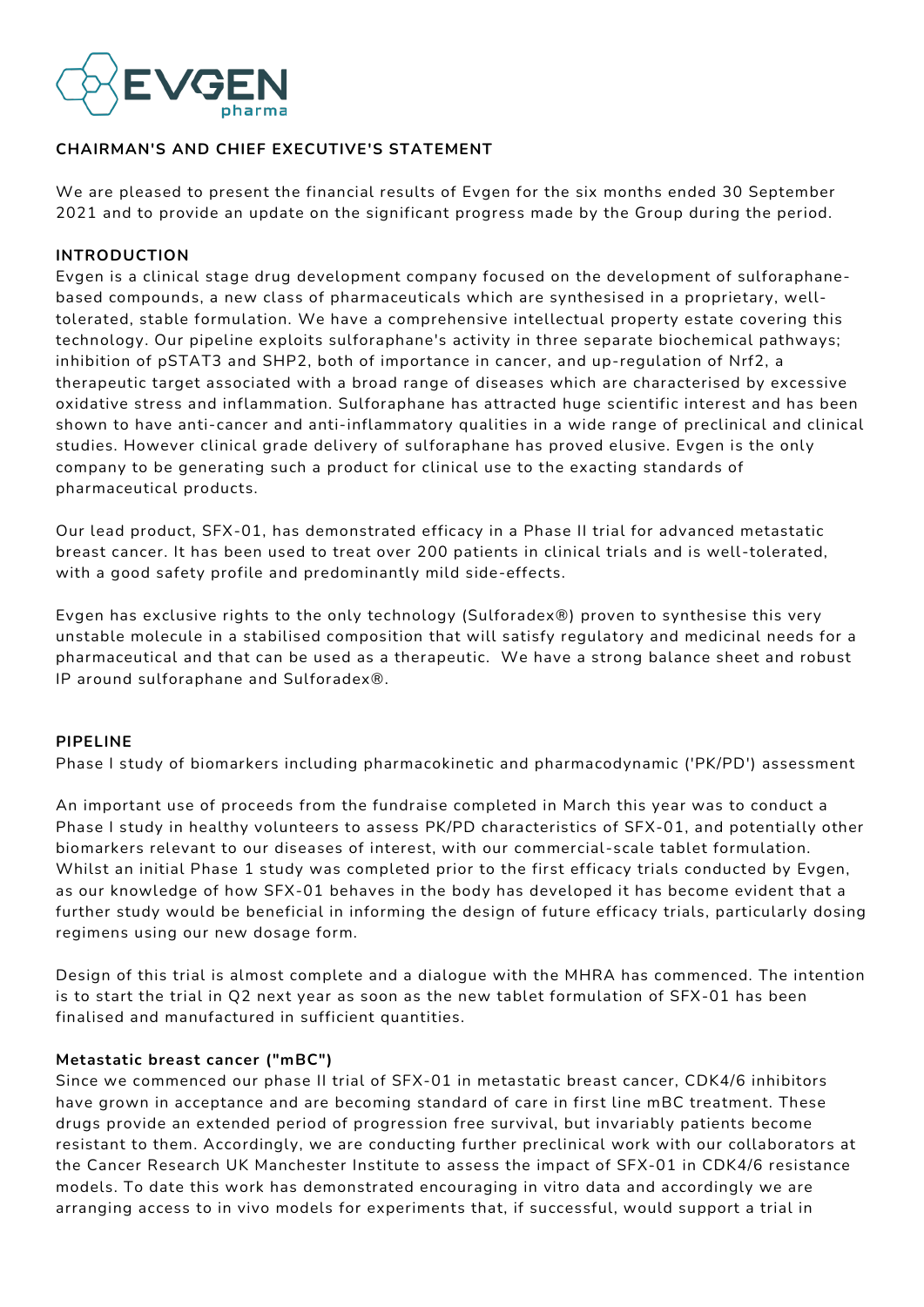

second line mBC treatment of patients who have failed on CDK4/6 inhibitors. This would be designed as a Phase II placebo-controlled study and most likely would be conducted in partnership.

### **Glioblastoma (''GBM'')**

Glioma is the most common form of brain tumour affecting around 5 per 100,000 people. The more severe, grade IV classification, glioblastoma, is a very serious form of malignant brain tumour representing 45% of all cases and has a poor prognosis with median survival of around 14 months. The five-year survival of the severe grades is 5%. The therapeutic options for glioma are limited to surgery, radiotherapy and the one drug widely available, temozolomide. There is a clear unmet need for more treatments for use in conjunction with the current standard of care.

A collaboration with Dr Claudio Festuccia and colleagues at the Universities of d'Aquila, Rome and Rieti, Italy has generated highly positive data for SFX-01 in pre-clinical models of glioma and glioblastoma. Using standard in vitro and in vivo pre-clinical models as well as orthotopic models (where glioma cells are implanted in brain tissue representing a more disease-relevant model) both tumour shrinkage and significantly extended survival times were demonstrated. Furthermore, SFX-01 was also found to potentiate (i.e. substantially increase) the therapeutic effect of radiotherapy in these models. The first of two papers relating to this has been published in a peer-reviewed journal and a second paper is being finalised for submission. (Colapietro et al, Pharmaceuticals, 2021, 14, 1082.)

Further preclinical work conducted generated by Dr Euphemia Leung and Prof Bruce Baguley of the University of Auckland, New Zealand in GBM cells has been published in the pre-print journal BioRxIV (Leung, Wright and Baguley, 2021

https://www.biorxiv.org/content/10.1101/2021.09.14.459936v1). This in vitro data is of SFX-01 in GBM cells and 3D spheroids from several patients in New Zealand, together with the more commonly used commercially available cell lines. 3D spheroids are aggregations of tumour cells that more closely reflect the structure of tumours in patients. In these in vitro experiments, SFX-01 demonstrated inhibition of glioblastoma cell growth, supporting the results from the work of Dr Festuccia.

We are now at a late stage in designing a Phase Ib/II clinical study and liaising with potential trial sites in the UK and across Europe. The trial could commence in Q2 2022.

Evgen recently announced the grant of Orphan Drug Designation in the USA for Malignant Glioma, affording the programme additional data protection and other incentives.

#### **SFX-01 in leukaemias**

Professor Philip Eaton at Queen Mary University of London has shown that SFX-01 inhibits activity of the non-receptor phosphotyrosine phosphatase, SHP2 (coded by the PTPN11 gene). SHP2 is thought to be a significant factor in many cancers. Professor Eaton's work has recently been submitted for publication.

Following on from this work, an in vitro project was conducted by another world-renowned academic institution, The Wetherall Institute, University of Oxford to study the effect of SFX01 on cell lines from patients with Juvenile Myelomonocytic Leukaemia ('JMML'). SHP2 is a mediator of the cell proliferation seen in JMML patients. Whilst this is preliminary data from a small sample size, we were encouraged to see a statistically significant effect in reducing cell proliferation and increasing apoptosis (cell death).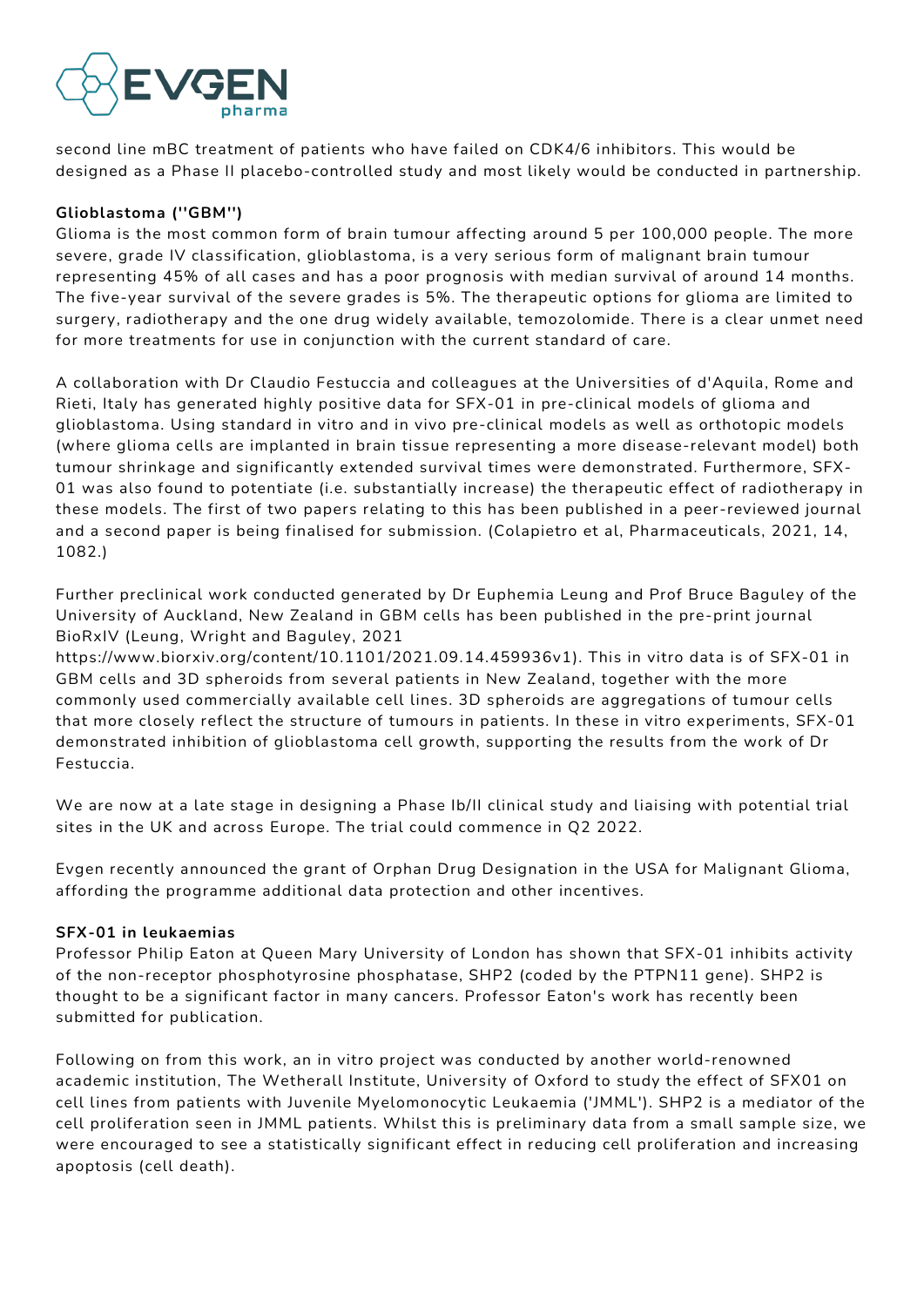

JMML is an invasive and very rare childhood cancer that may not have sufficient commercial opportunity to be an appropriate programme for Evgen to pursue. Accordingly, we are in dialogue with leading clinicians in this field that may be interested in conducting investigator-led trials.

We are also evaluating other leukaemias which would meet our scientific and commercial criteria for development, and if we conclude there is an opportunity would anticipate starting pre-clinical work in Q1 2022.

### **ARDS in COVID-19 and other patients**

Whilst the STAR Phase IIb/III study conducted at the University of Dundee study provided further data to support the benign safety and tolerability of SFX-01, regrettably the interim analysis did not show efficacy sufficient to justify continuation of the trial. We are awaiting the full data set to analyse biomarker information that will inform our future programmes.

#### **BUSINESS DEVELOPMENT**

#### **Juvenescence partnership**

Our first commercial out-licensing deal signed, with Juvenescence in September 2020, monetises one element of Evgen's sulforaphane technology platform, being the application of our Sulforadex stabilisation technology in the dietary supplement market. This gives a commercialisation timescale considerably shorter than that typical of pharmaceutical development.

Juvenescence is making good progress with sourcing naturally-derived sulforaphane, production scale-up and regulatory strategy. It is envisaged that product launch will occur in around two years' time at which point milestone payments of over £1m will have been received.

#### **NON-CLINICAL ACTIVITIES**

The funds raised in 2019 were allocated in part to completion of long-term toxicology and manufacturing process development work. This is now close to completion and we have achieved the following:

- Six-month toxicology satisfactorily completed with data that supports continued clinical development of SFX-01
- Technology transfer of production process to a UK-based manufacturer of pharmaceutical products and scale-up of both a key intermediate and the active ingredient in SFX-01 achieved, with a number of process improvements
- Good progress with new formulation of SFX-01 in tablet form and commercial scale-up ongoing.

The new tablet formulation of SFX-01 will be used in all future clinical trials in place of the prototype capsule that patients have been treated with to date, and which was not suitable for inmarket use.

Regarding regulatory matters, we have asked for scientific advice from the MHRA in connection with the Phase 1 PK/PD study and progressed our work on IND submission. We expect to hold a pre-IND meeting with the FDA in Q1/2022.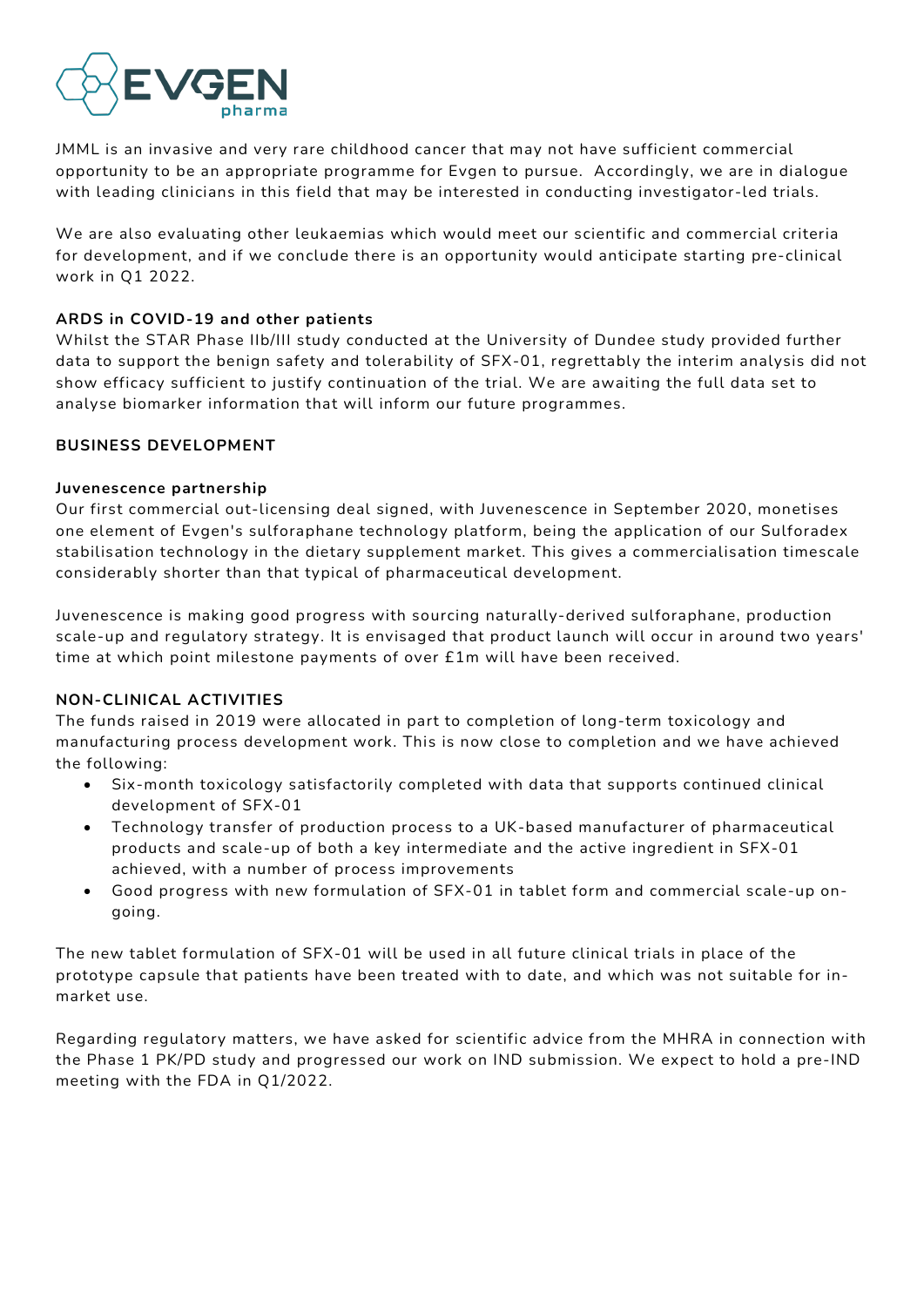

#### **FINANCIAL REVIEW**

The financial performance for the six-month period to 30 September 2021 was in line with expectations. Operating losses decreased in the period by £0.33m from £1.85m to £1.52m; this reflects the long term toxicology programme and manufacturing process development that was concentrated in the prior period, together with some product manufacture for the STAR-Covid-19 trial. Consequently the total comprehensive loss for the period was £1.52m (30 September 2020: £1.84m).

The net cash outflow for the period was £1.54m (30 September 2020: £1.83m) reflecting the lower level of toxicology and manufacturing work noted above.

The cash position (including cash deposits, short term investments and cash equivalents) at 30 September 2021 stood at £10.05m (30 September 2020: £2.31m), reflecting the funding round in March 2021. Since the period end HMRC has remitted R&D tax credits of £0.53m.

The Directors estimate that the cash held by the Group together with known receivables will be sufficient to support the current level of activities into Q3 2023. They have therefore prepared the financial statements on a going concern basis.

#### **OUTLOOK**

In the last six months we have broadened our preclinical data sets in mBC, GBM and leukaemia to underpin clinical trials in these diseases and focused on preparing for the next clinical trials. In particular we have developed trial designs for the Phase I PK/PD study, and in collaboration with senior GBM clinicians, the design of the GBM proof of principle study. In parallel we have progressed a new and commercially viable formulation of SFX-01 that will deployed in these trials. Accordingly, we can look forward to exciting clinical progress in 2022.

We would like to thank all our shareholders for their support and look forward to progressing with our strategy which remains clearly focused on commercialising the undoubted potential of SFX-01.

| <b>Barry Clare</b> | <b>Huw Jones</b> |
|--------------------|------------------|
| Chairman           | CEO              |

**6 December 2021**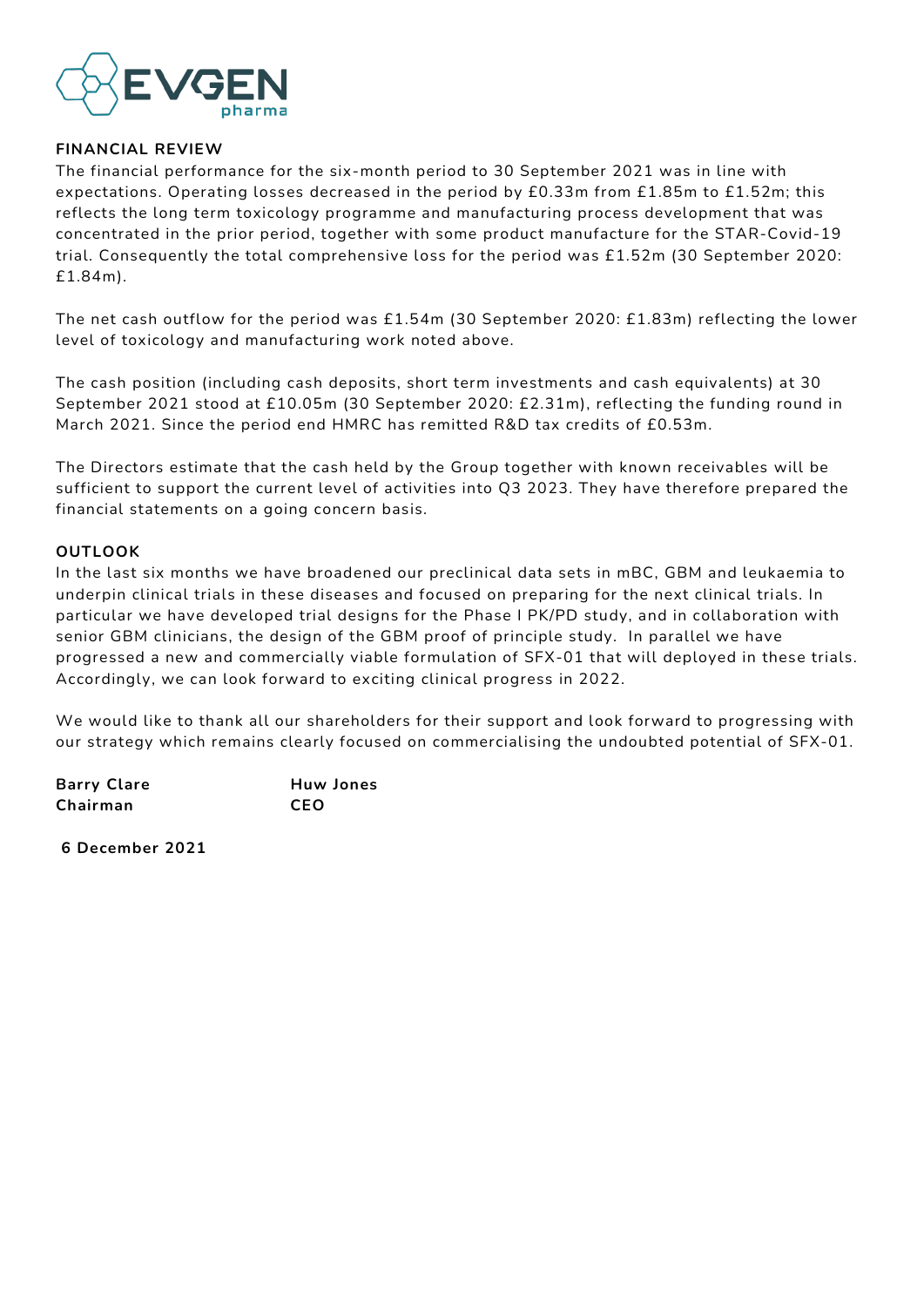

**Consolidated Statement of Comprehensive Income for the six months ended 30 September 2021 - unaudited**

|                                                                     |              | <b>Six months</b> | Six months   | Year     |
|---------------------------------------------------------------------|--------------|-------------------|--------------|----------|
|                                                                     |              | ended             | ended        | ended    |
|                                                                     |              | 30 September      | 30 September | 31 March |
|                                                                     |              | 2021              | 2020         | 2021     |
|                                                                     |              | £'000             | f'000        | £'000    |
|                                                                     | <b>Notes</b> | <b>Unaudited</b>  | Unaudited    | Audited  |
| Revenue                                                             |              |                   | 194          | 194      |
|                                                                     |              |                   |              |          |
| <b>Operating expenses</b>                                           |              |                   |              |          |
| Operating expenses                                                  |              | (1, 443)          | (1,965)      | (3,519)  |
| Share based compensation                                            | 4            | (81)              | (82)         | 112      |
| <b>Total operating expenses</b>                                     |              | (1,524)           | (2,047)      | (3,407)  |
|                                                                     |              |                   |              |          |
| <b>Operating loss</b>                                               |              | (1,524)           | (1,853)      | (3, 213) |
|                                                                     |              |                   |              |          |
| Other income                                                        |              |                   | 10           |          |
| Loss on ordinary activities before taxation                         |              | (1,524)           | (1,843)      | (3, 213) |
|                                                                     |              |                   |              |          |
| Taxation                                                            |              |                   |              | 539      |
| Loss and total comprehensive expense attributable to equity holders |              | (1,524)           | (1,843)      | (2,674)  |
| of the parent for the period                                        |              |                   |              |          |
|                                                                     |              |                   |              |          |
| Loss per share attributable to equity holders of the parent         |              |                   |              |          |
| (pence)                                                             |              |                   |              |          |
| Basic loss per share                                                | 3            | (0.55)            | (1.38)       | (1.82)   |
| Diluted loss per share                                              | з            | (0.55)            | (1.38)       | (1.82)   |
|                                                                     |              |                   |              |          |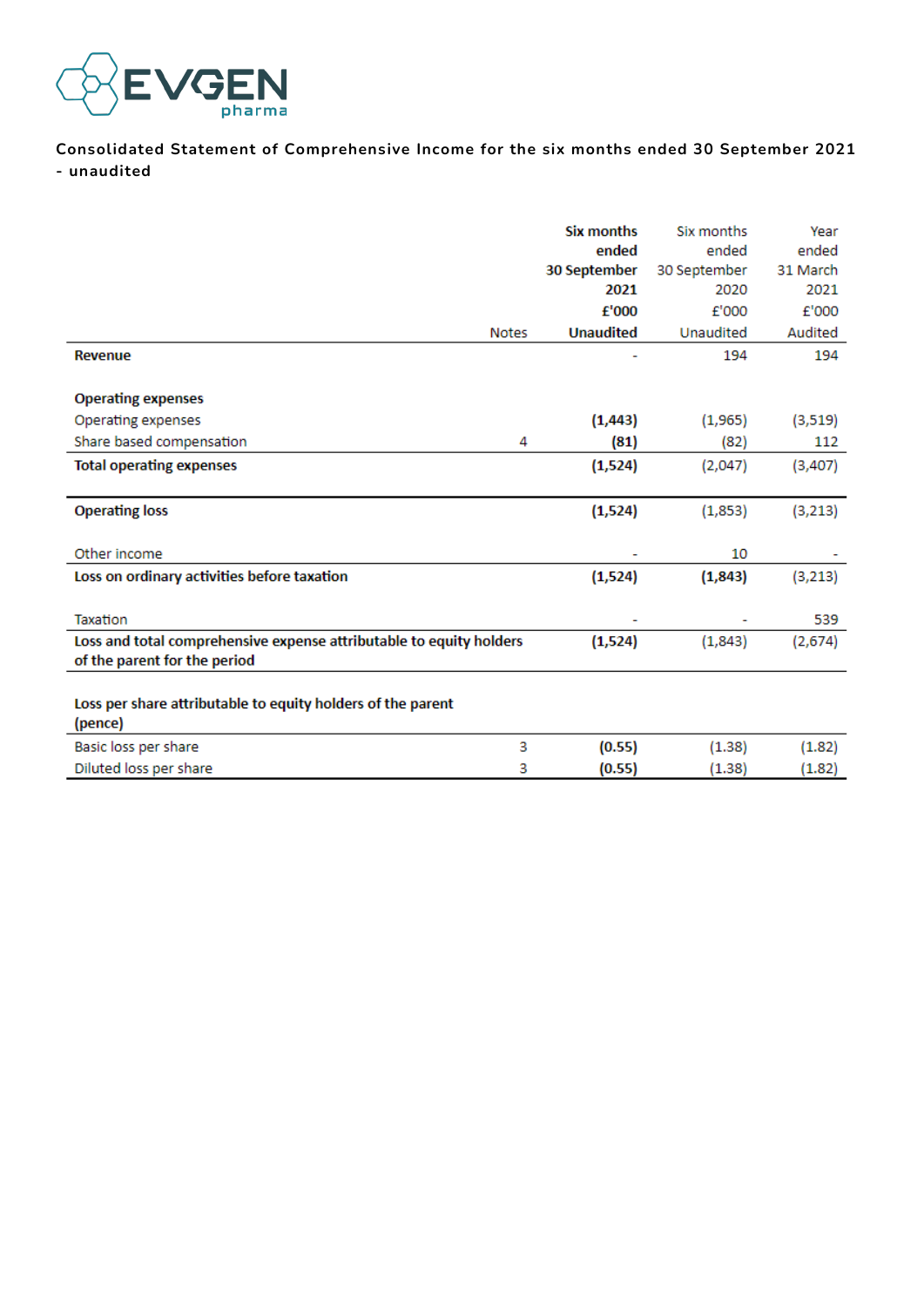

### **Consolidated Statement of Financial Position as at 30 September 2021 - unaudited**

|                                                           |              | As at            | As at        | As at          |
|-----------------------------------------------------------|--------------|------------------|--------------|----------------|
|                                                           |              | 30 September     | 30 September | 31 March       |
|                                                           |              | 2021             | 2020         | 2021           |
|                                                           |              | £'000            | £'000        | £'000          |
|                                                           | <b>Notes</b> | <b>Unaudited</b> | Unaudited    | <b>Audited</b> |
| <b>ASSETS</b>                                             |              |                  |              |                |
| <b>Non-current assets</b>                                 |              |                  |              |                |
| Property, plant and equipment                             |              | 7                | 1            | 5              |
| Intangible assets                                         |              | 59               | 74           | 66             |
| <b>Total non-current assets</b>                           |              | 66               | 75           | 71             |
| <b>Current assets</b>                                     |              |                  |              |                |
| Trade and other receivables                               |              | 116              | 161          | 235            |
| Current tax receivable                                    |              | 519              | 446          | 519            |
| Short-term investments and cash on deposit                |              | 6,000            |              | 6,000          |
| Cash and cash equivalents                                 |              | 4,050            | 2,306        | 5,593          |
| <b>Total current assets</b>                               |              | 10,685           | 2,913        | 12,347         |
| <b>Total assets</b>                                       |              | 10,751           | 2,988        | 12,418         |
| <b>LIABILITIES AND EQUITY</b>                             |              |                  |              |                |
| <b>Current liabilities</b>                                |              |                  |              |                |
| Trade and other payables                                  |              | 383              | 434          | 607            |
| <b>Total current liabilities</b>                          |              | 383              | 434          | 607            |
| <b>Equity</b>                                             |              |                  |              |                |
| Ordinary shares                                           | 5            | 687              | 343          | 687            |
| Share premium                                             |              | 27,870           | 17,932       | 27,870         |
| Merger reserve                                            |              | 2,067            | 2,067        | 2,067          |
| Share based compensation                                  |              | 440              | 1,970        | 359            |
| <b>Retained deficit</b>                                   |              | (20, 696)        | (19, 758)    | (19, 172)      |
| Total equity attributable to equity holders of the parent |              | 10,368           | 2,554        | 11,811         |
| <b>Total liabilities and equity</b>                       |              | 10,751           | 2,988        | 12,418         |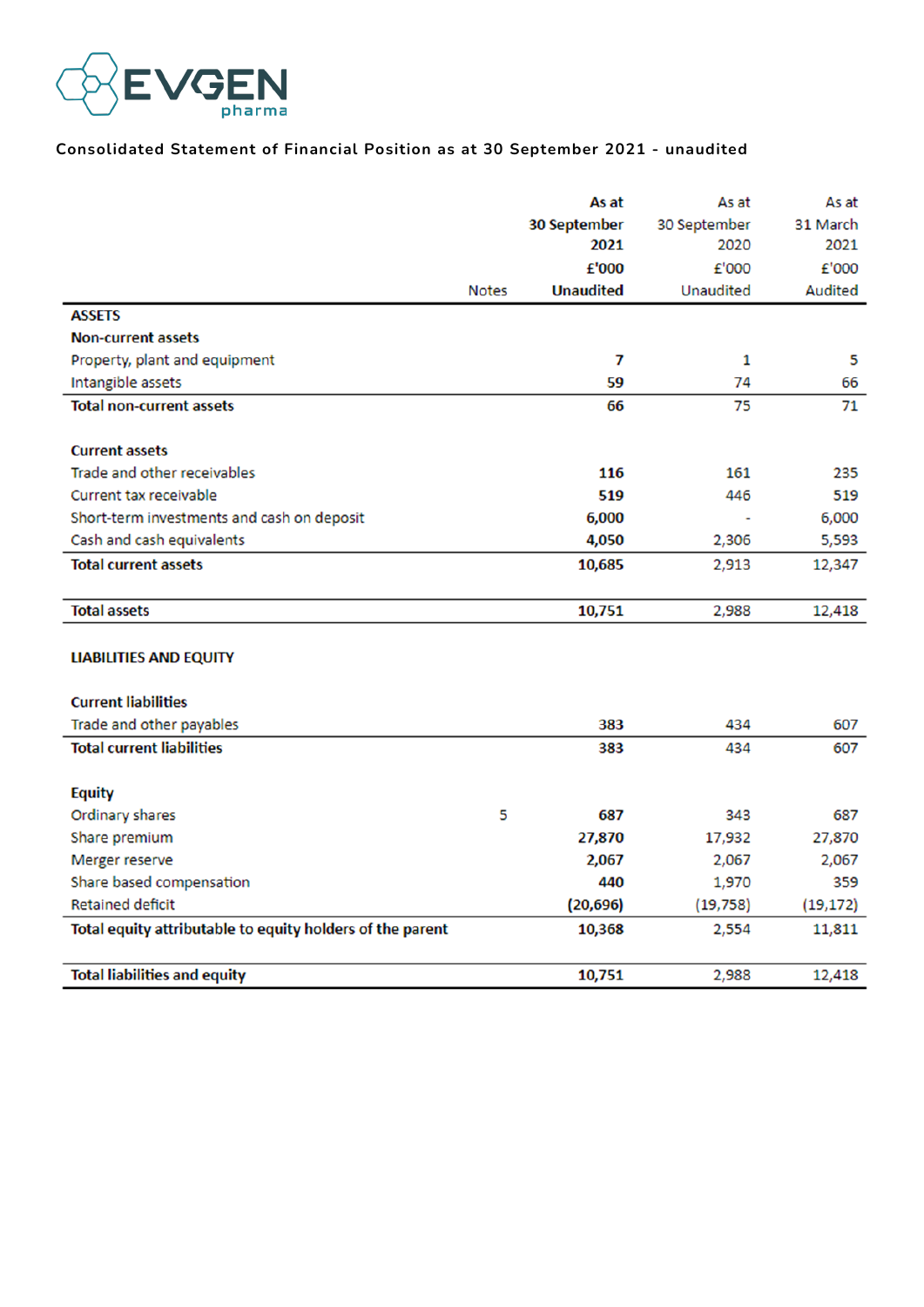

### **Consolidated Statement of Changes in Equity for the six months ended 30 September 2021 – unaudited**

|                                               | Ordinary<br>shares<br>£'000 | <b>Share</b><br>premium<br>£'000 | <b>Merger</b><br>reserve<br>f'000 | <b>Share based</b><br>compensation<br>f'000 | <b>Retained</b><br>deficit<br>f'000 | Total<br>f'000 |
|-----------------------------------------------|-----------------------------|----------------------------------|-----------------------------------|---------------------------------------------|-------------------------------------|----------------|
| <b>Balance at 1 April 2021</b>                | 687                         | 27,870                           | 2,067                             | 359                                         | (19, 172)                           | 11,811         |
| Total comprehensive expense for the<br>period | ۰                           |                                  |                                   | ۰                                           | (1,524)                             | (1,524)        |
| <b>Transactions with owners</b>               |                             |                                  |                                   |                                             |                                     |                |
| Share based compensation - share options      | ٠                           |                                  |                                   | 81                                          | ۰                                   | 81             |
| <b>Total transactions with owners</b>         | $\overline{\phantom{0}}$    | $\overline{\phantom{a}}$         |                                   | 81                                          | -                                   | 81             |
| Balance at 30 September 2021                  | 687                         | 27.870                           | 2,067                             | 440                                         | (20, 696)                           | 10,368         |

|                                               | Ordinary                 | <b>Share</b> | <b>Merger</b> | <b>Share based</b> | <b>Retained</b>          |              |
|-----------------------------------------------|--------------------------|--------------|---------------|--------------------|--------------------------|--------------|
|                                               | shares                   | premium      | reserve       | compensation       | deficit                  | <b>Total</b> |
|                                               | f'000                    | £'000        | f'000         | f'000              | f'000                    | f'000        |
| <b>Balance at 1 April 2020</b>                | 331                      | 17,831       | 2.067         | 1,890              | (17, 915)                | 4,204        |
| Total comprehensive expense for the<br>period | $\overline{\phantom{0}}$ |              |               | ٠                  | (1,843)                  | (1,843)      |
| <b>Transactions with owners</b>               |                          |              |               |                    |                          |              |
| Share issue - options exercised               | 12                       | 101          |               | ۰                  | $\overline{\phantom{a}}$ | 113          |
| Share based compensation - share options      | $\overline{\phantom{0}}$ |              |               | 80                 | ٠                        | 80           |
| <b>Total transactions with owners</b>         | 12                       | 101          | ۰             | 80                 | ۰                        | 193          |
| Balance at 30 September 2020                  | 343                      | 17,932       | 2.067         | 1,970              | (19, 758)                | 2,554        |

|                                               | Ordinary | <b>Share</b> | <b>Merger</b> | <b>Share based</b> | <b>Retained</b> |         |
|-----------------------------------------------|----------|--------------|---------------|--------------------|-----------------|---------|
|                                               | shares   | premium      | reserve       | compensation       | deficit         | Total   |
|                                               | f'000    | f'000        | £'000         | f'000              | f'000           | f'000   |
| <b>Balance at 1 April 2020</b>                | 331      | 17,831       | 2,067         | 1,890              | (17, 915)       | 4,204   |
| Total comprehensive expense for the<br>period |          |              |               | ۰                  | (2,674)         | (2,674) |
| <b>Transactions with owners</b>               |          |              |               |                    |                 |         |
| Share issue - cash                            | 344      | 9,938        | ٠             |                    | ٠               | 10,282  |
| Share issue - options exercised               | 12       | 101          |               | (2)                | ٠               | 111     |
| Share issue - lapsed options                  | ٠        | ٠            | ٠             | (1, 417)           | 1,417           |         |
| Share based compensation - share options      | ٠        |              |               | (112)              | ٠               | (112)   |
| <b>Total transactions with owners</b>         | 356      | 10,039       | ۰             | (1,531)            | 1,417           | 10,281  |
| Balance at 31 March 2021                      | 687      | 27,870       | 2,067         | 359                | (19, 172)       | 11,811  |

The registered number of Evgen Pharma plc is 09246681.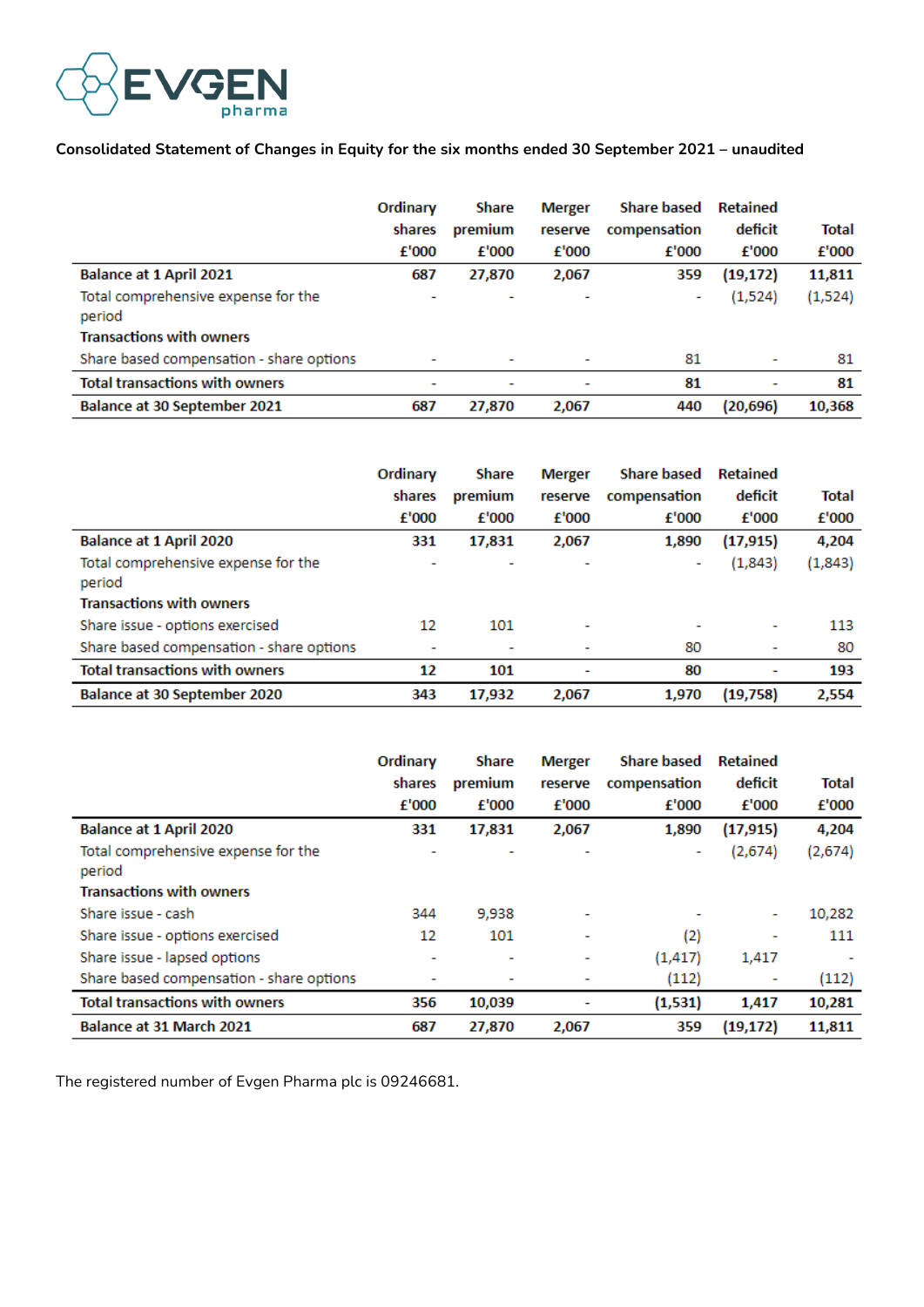

# **Consolidated Statement of Cash Flows for the six months ended 30 September 2021 – unaudited**

|                                                          | <b>Six months</b> | Six months   | Year     |
|----------------------------------------------------------|-------------------|--------------|----------|
|                                                          | ended             | ended        | ended    |
|                                                          | 30 September      | 30 September | 31 March |
|                                                          | 2021              | 2020         | 2021     |
|                                                          | f'000             | £'000        | £'000    |
|                                                          | <b>Unaudited</b>  | Unaudited    | Audited  |
| Cash flows from operating activities                     |                   |              |          |
| Loss before taxation for the period                      | (1,524)           | (1,843)      | (3,213)  |
| Depreciation and amortisation                            | 9                 | 9            | 18       |
| Share based compensation                                 | 81                | 82           | (112)    |
|                                                          | (1, 434)          | (1,752)      | (3, 307) |
| Changes in working capital                               |                   |              |          |
| (Increase)/decrease in trade and other receivables       | 119               | 35           | (39)     |
| (Decrease)/increase in trade and other payables          | (224)             | (219)        | (46)     |
| Cash used in operations                                  | (105)             | (184)        | (85)     |
| <b>Taxation received</b>                                 |                   |              | 466      |
| Net cash used in operating activities                    | (1,539)           | (1,936)      | (2,926)  |
|                                                          |                   |              |          |
| Cash flows (used in)/generated from investing activities |                   |              |          |
| Monies placed on fixed-term deposit                      |                   |              | (6,000)  |
| Acquisition of tangible fixed assets                     | $\left( 4\right)$ |              | (5)      |
| Net cash (used in)/generated from investing activities   | (4)               |              | (6,005)  |
|                                                          |                   |              |          |
| <b>Cash flows from financing activities</b>              |                   |              |          |
| Net proceeds from issue of shares                        |                   | 111          | 10,393   |
| Net cash generated from financing activities             |                   | 111          | 10,393   |
|                                                          |                   |              |          |
| Movements in cash and cash equivalents in the period     | (1, 543)          | (1,825)      | 1,462    |
| Cash and cash equivalents at start of period             | 5,593             | 4,131        | 4,131    |
| Cash and cash equivalents at end of period               | 4,050             | 2,306        | 5,593    |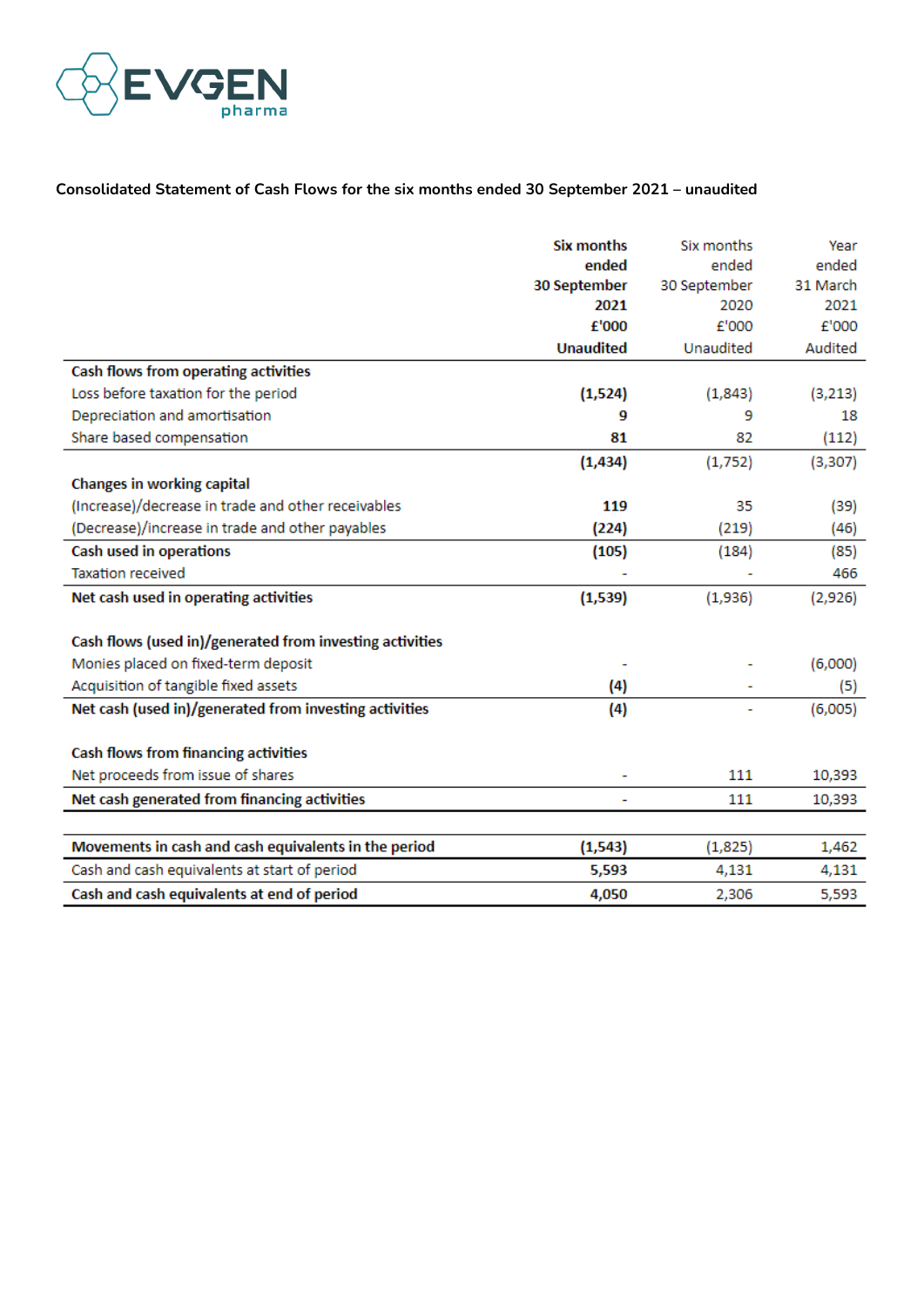

### **1. GENERAL INFORMATION**

EVGEN PHARMA PLC ("Evgen", "the Group" or "the Company") is a public limited company incorporated in England & Wales whose shares are traded on the AIM market of the London Stock Exchange under the symbol EVG.

The address of its registered office is Liverpool Science Park Innovation Centre 2, 146 Brownlow Hill, Liverpool, Merseyside, L3 5RF. The principal activity of the Group is clinical stage drug development.

## **2. BASIS OF PREPARATION AND SIGNIFICANT ACCOUNTING POLICIES**

#### **Basis of preparation**

The Group's half-yearly financial information, which is unaudited, consolidates the results of Evgen Pharma plc and its subsidiary undertaking up to 30 September 2021. The Group's accounting reference date is 31 March. Evgen Pharma plc's shares are quoted on the AIM Market of the London Stock Exchange (AIM).

The Company is a public limited liability company incorporated and domiciled in the UK. The consolidated financial information is presented in round thousands of Pounds Sterling (£'000).

The financial information contained in this half-yearly financial report does not constitute statutory accounts as defined in section 434 of the Companies Act 2006. It does not therefore include all of the information and disclosures required in the annual financial statements. The financial information for the six months ended 30 September 2020 and 30 September 2021 is unaudited.

Full audited financial statements of the Group in respect of the period ended 31 March 2021, which received an unqualified audit opinion and did not contain a statement under section 498(2) or (3) of the Companies Act 2006, have been delivered to the Registrar of Companies.

The accounting policies used in the preparation of the financial information for the six months ended 30 September 2021 are in accordance with the recognition and measurement criteria of international accounting standards in conformity with the requirements of the Companies Act 2006 as adopted by the UK and are consistent with those which will be adopted in the annual financial statements for the year ending 31 March 2022.

Whilst the financial information included has been prepared in accordance with the recognition and measurement criteria of international accounting standards, the financial information does not contain sufficient information to comply with international accounting standards.

The Group has not applied IAS 34, Interim Financial Reporting, which is not mandatory for UK AIM listed Groups, in the preparation of this interim financial report.

#### **Going concern**

At 30 September 2021, the Group had cash and cash equivalents, including short-term investments and cash on deposit, of £10.05 million.

The Directors have prepared detailed financial forecasts and cash flows looking beyond 12 months from the date of the approval of these financial statements. In developing these forecasts, the Directors have made assumptions based upon their view of the current and future economic conditions that will prevail over the forecast period.

The Directors estimate that the cash and cash equivalents including short-term investments and cash on deposit, held by the Group together with known receivables will be sufficient to support the current level of activities into the third quarter of calendar year 2023. They have therefore prepared the financial statements on a going concern basis.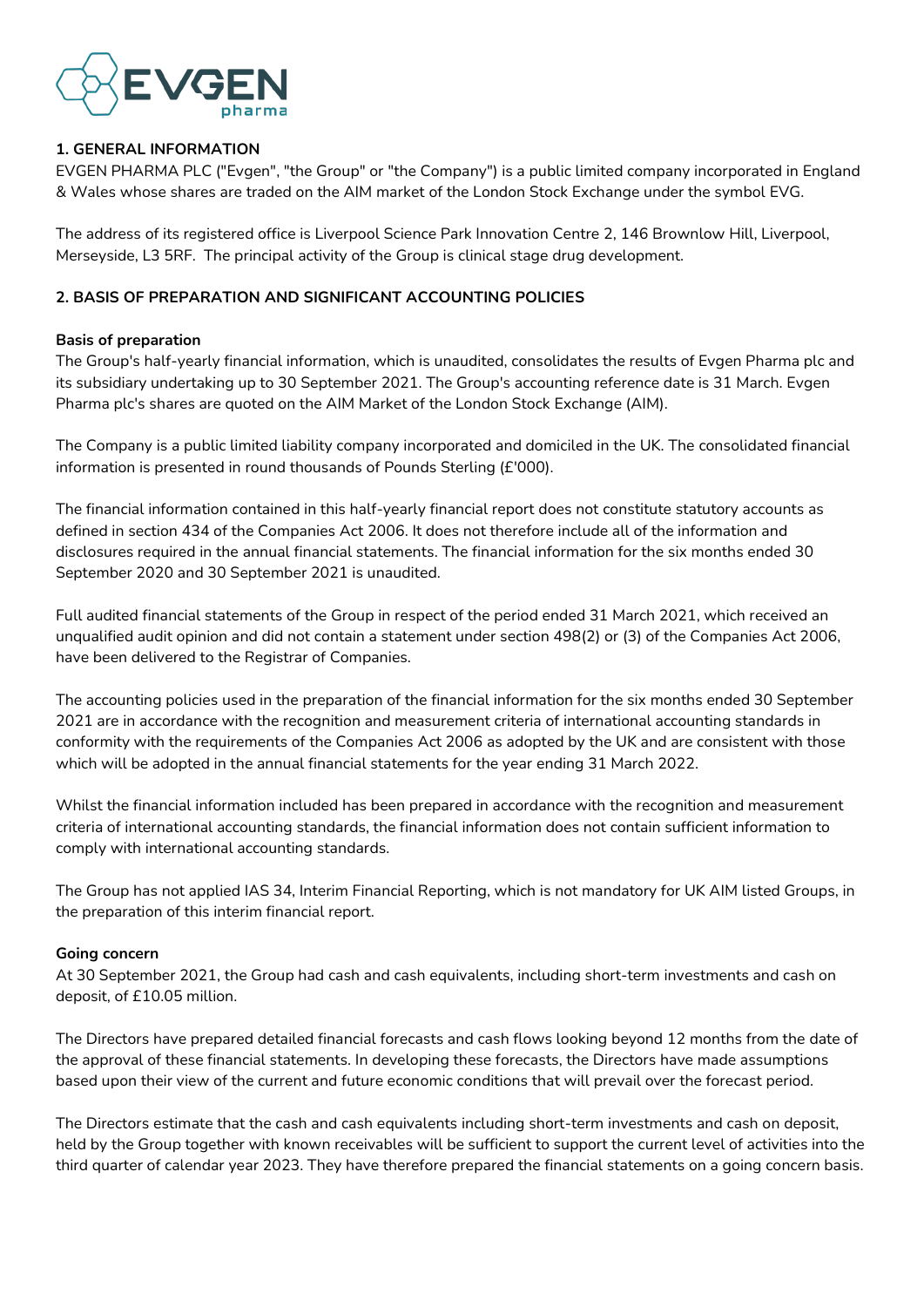

#### **Significant management judgement in applying accounting policies and estimation uncertainty**

When preparing the condensed consolidated interim financial information, the Directors make a number of judgements, estimates and assumptions about the recognition and measurement of assets, liabilities, income and expenses.

The following are significant management judgements and estimates in applying the accounting policies of the Group that have the most significant effect on the condensed consolidated interim financial information. Actual results may be substantially different.

#### **Share-based payments**

The Group measures the cost of equity-settled transactions with employees by reference to the fair value of the equity instruments at the date at which they are granted. The fair value of the options granted is determined using the Black Scholes model, taking into consideration the best estimate of the expected life of the options and the estimated number of shares that will eventually vest.

#### **Research and development expenditure**

All research and development costs, whether funded by third parties under licence and development agreements or not, are included within operating expenses and classified as such. Research and development costs relating to clinical trials are recognised over the period of the clinical trial based on information provided by clinical research organisations. All other expenditure on research and development is recognised as the work is completed.

All ongoing development expenditure is currently expensed in the period in which it is incurred. Due to the regulatory and other uncertainties inherent in the development of the Group's programmes, the criteria for development costs to be recognised as an asset, as prescribed by IAS 38, 'Intangible assets', are not met until the product has been submitted for regulatory approval, such approval has been received and it is probable that future economic benefits will flow to the Group. The Group does not currently have any such internal development costs that qualify for capitalisation as intangible assets.

#### **3. LOSS PER SHARE**

Basic loss per share is calculated by dividing the loss for the period attributable to equity holders by the weighted average number of ordinary shares outstanding during the period.

For diluted loss per share, the loss for the period attributable to equity holders and the weighted average number of ordinary shares outstanding during the period is adjusted to assume conversion of all dilutive potential ordinary shares. As the effect of the share options would be to reduce the loss per share, the diluted loss per share is the same as the basic loss per share.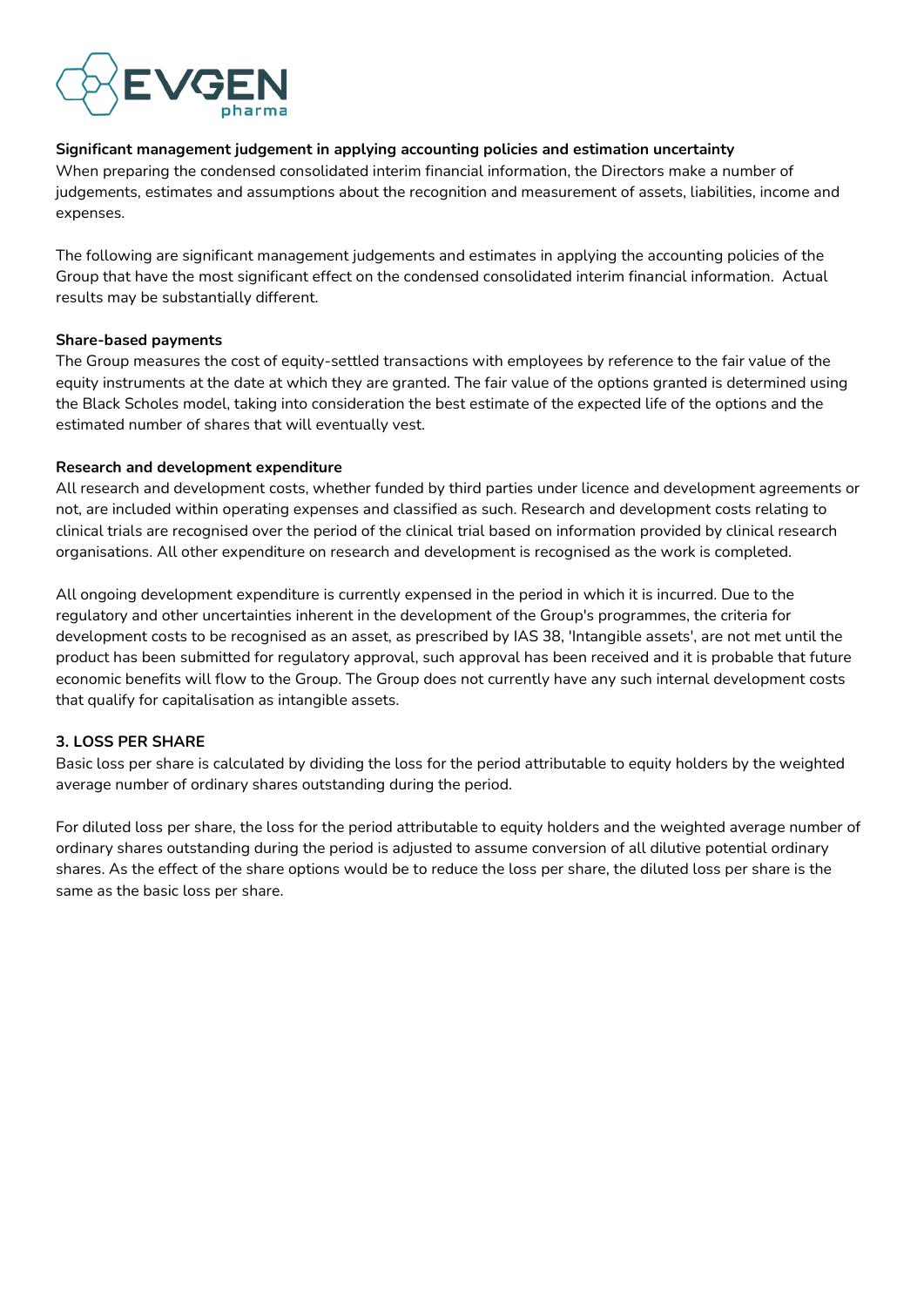

The calculation of the Group's basic and diluted loss per share is based on the following data:

|                                                    | Six months       | Six months   | Year     |
|----------------------------------------------------|------------------|--------------|----------|
|                                                    | ended            | ended        | ended    |
|                                                    | 30 September     | 30 September | 31 March |
|                                                    | 2021             | 2020         | 2021     |
|                                                    | f'000            | £'000        | £'000    |
|                                                    | <b>Unaudited</b> | Unaudited    | Audited  |
| Loss for the period attributable to equity holders | (1,524)          | (1,843)      | (2,674)  |

|                                                                                    | As at<br>30 September<br>2021 | As at<br>30 September<br>2020 | As at<br>31 March<br>2021 |
|------------------------------------------------------------------------------------|-------------------------------|-------------------------------|---------------------------|
|                                                                                    | <b>Number</b>                 | Number                        | Number                    |
|                                                                                    | <b>Unaudited</b>              | Unaudited                     | Audited                   |
| Weighted average number of ordinary shares                                         | 274,888,117                   | 133,726,538                   | 147,019,536               |
| <b>Effects of dilution:</b>                                                        |                               |                               |                           |
| Share options                                                                      | ٠                             |                               |                           |
| Weighted average number of ordinary shares adjusted for<br>the effects of dilution | 274,888,117                   | 133,726,538                   | 147,019,536               |
|                                                                                    |                               |                               |                           |
|                                                                                    | Pence                         | Pence                         | Pence                     |
| Loss per share - basic and diluted                                                 | (0.55)                        | (1.38)                        | (1.82)                    |